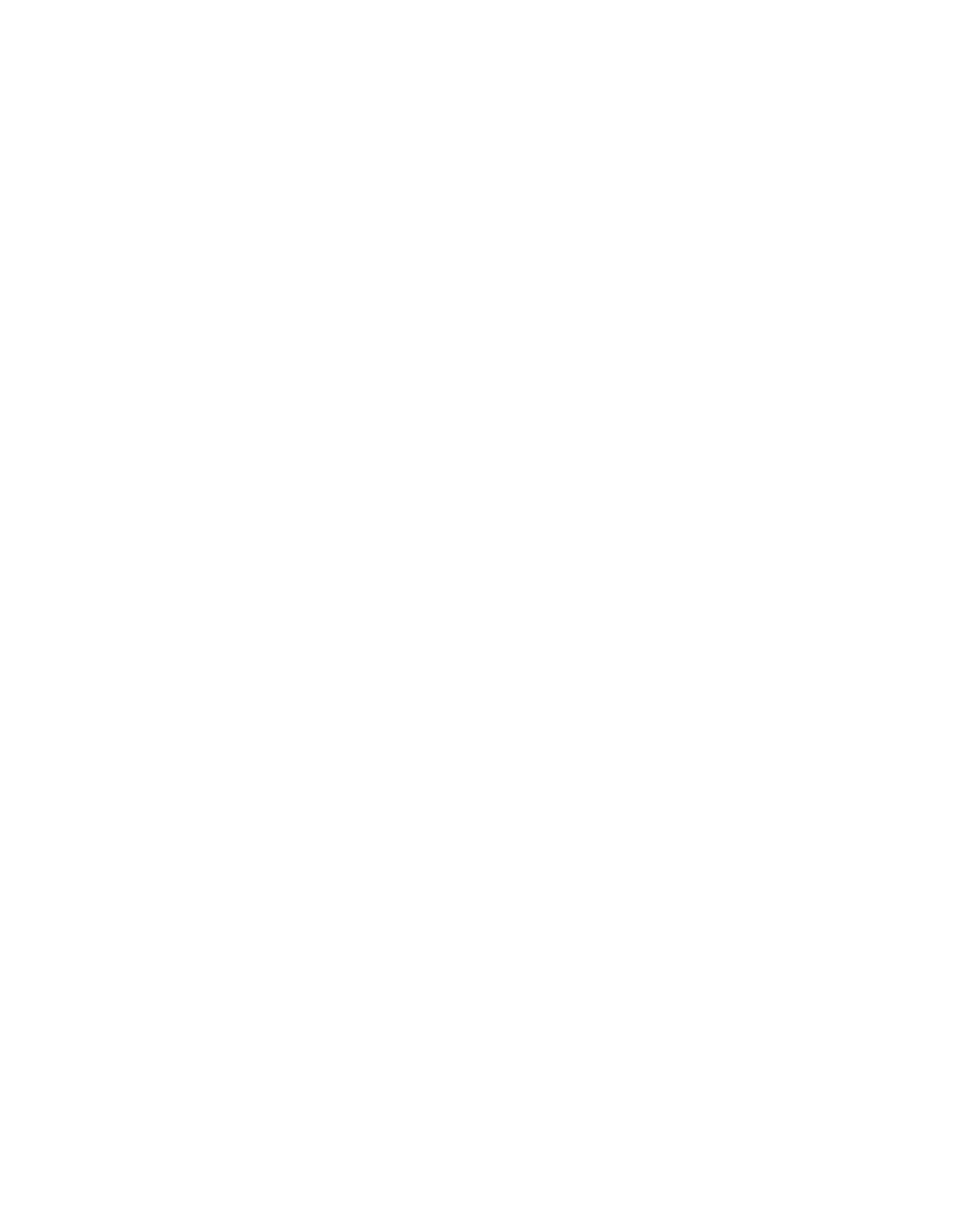

### **General Information for the Board of Adjustment Hearing Process**

## *BOARD OF ADJUSTMENT*

The Board of Adjustment hears and decides appeals or decisions made by the Zoning Administrator in enforcement of the Zoning Ordinance. Members also hear appeals from the Zoning Administrator's decisions in granting or denying variances and issuance of use permits and hear and decide all matters referred to the Board by the Zoning Administrator. Notice of the hearing is advertised in the Record Reporter at least 15 days prior to the hearing; the property is also posted 15 days in advance. The fee to appeal to the Board is the same as the original Zoning Adjustment filing fee.

The seven-member board, appointed by the City Council, serves a four-year term as a civic responsibility, without pay. Unlike the City Council or the Planning Commission, the Board of Adjustment is not allowed to have any outside communications. Any correspondence for the Board should be directed to the Board of Adjustment Secretary and 11 copies should be submitted 10 days prior to the hearing date. Any person may appeal a decision by the Board of Adjustment within 30 calendar days of the decision by filing a Complaint for Special Action in the Superior Court.

The Board of Adjustment meetings are usually held on the first Thursday of the month. Meetings are at 12:00 noon in the Phoenix City Council Chambers, located at 200 West Jefferson Street (location and time subject to change).

Fire Department Captain

#### **Members**

- 
- ◆ Tim Eigo Editor<br>◆ Steve Beuerlein Fire D
- Rick Cole **Attorney**
- Abraham James **Architect** Architect
- ◆ Jose de Jesus Rivera 
→ Attorney
- Gail Knight Community Development Advisor
- Jonathon Ammon **Architect** Architect

#### **Contact**

Julie Garcia, Board of Adjustment Secretary (602) 495-7029 City of Phoenix Planning and Development Department 200 West Washington Street, 2nd Floor Phoenix, AZ 85003-1611 [zoning@phoenix.gov](mailto:mailbox.zoning@phoenix.gov)

#### **Other Useful Telephone Numbers**

Planning & Development Department Assistant Director's Office (602) 262-6656 Zoning Administration Section (602) 262-7131, press 6 Facsimile Machine (602) 534-1345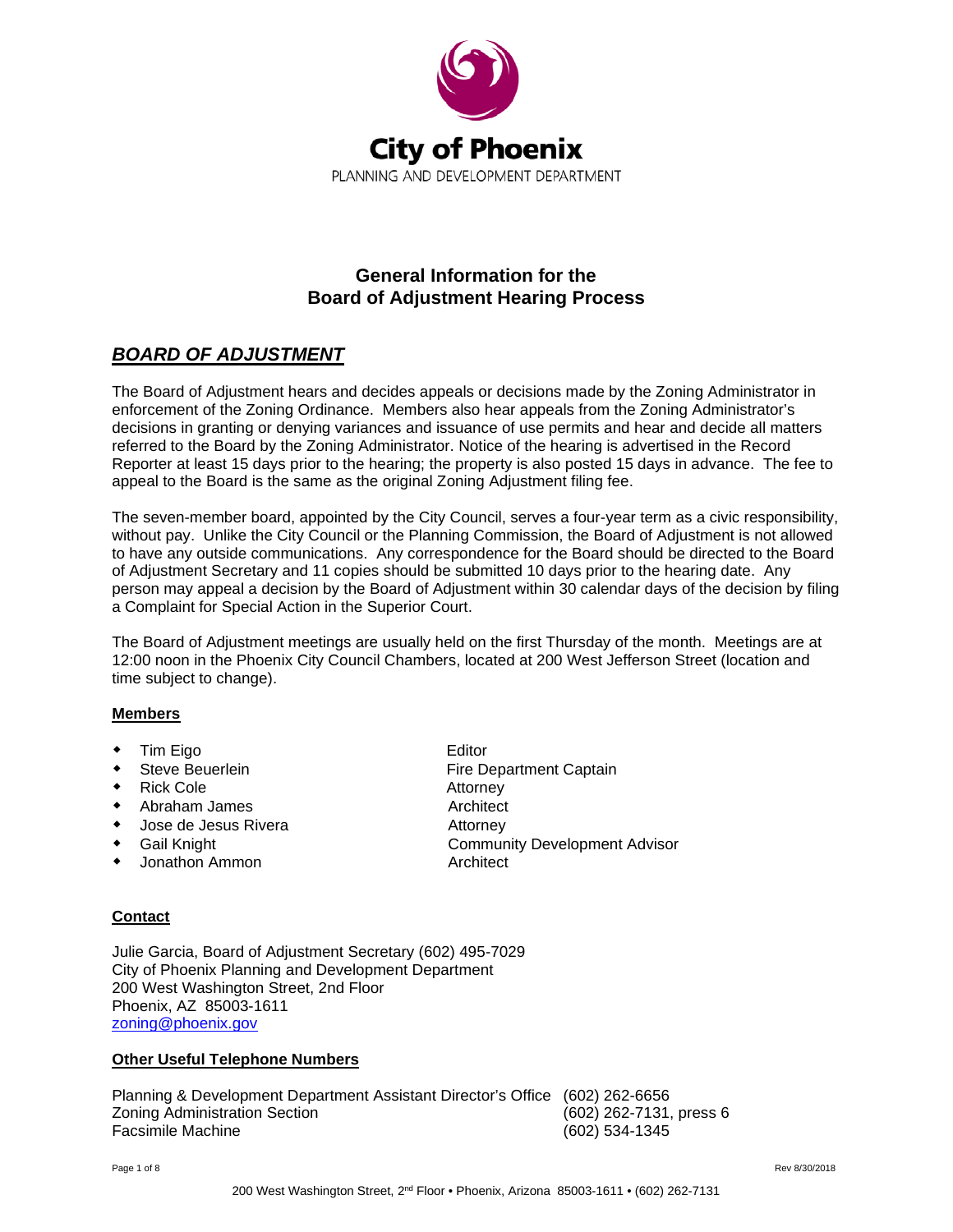

#### **REQUIREMENTS FOR GRANTING USE PERMITS**

Use Permits may be granted upon a finding that the use covered by the permit, or the manner of conducting the use will not cause a significant increase in vehicular or pedestrian traffic in adjacent residential areas; or emit odor, dust, gas, noise, vibration, smoke, heat, or glare at a level exceeding that of ambient conditions; or contribute in a measurable way to the downgrading of property values; and will comply with the Zoning Ordinance and the laws of the City of Phoenix.

**Revocation** - A use permit may only be revoked upon a finding that there has been material noncompliance with a condition prescribed in conjunction with the issuance of the use permit or that the use covered by the permit or the manner of conducting the same violates the standards listed in Section 307 of the Zoning Ordinance that govern the granting of the permit.

#### **REQUIREMENTS FOR GRANTING VARIANCES**

Sufficient evidence must be presented to prove the following elements:

- 1. That there are special circumstances or conditions applying to the land, building or use referred to in the application, which do not apply to other properties in the same zone; and
- 2. That such special circumstances were not self-imposed by the property owner; and
- 3. That the variance is necessary for the preservation and enjoyment of substantial property rights; and
- 4. That the variance will not be materially detrimental to persons residing or working in the vicinity, to adjacent property, to the neighborhood or to the public welfare in general.

The use applied for must be commenced, or a building permit must be applied for within 60 days of the granting or within the time stipulated by the Board.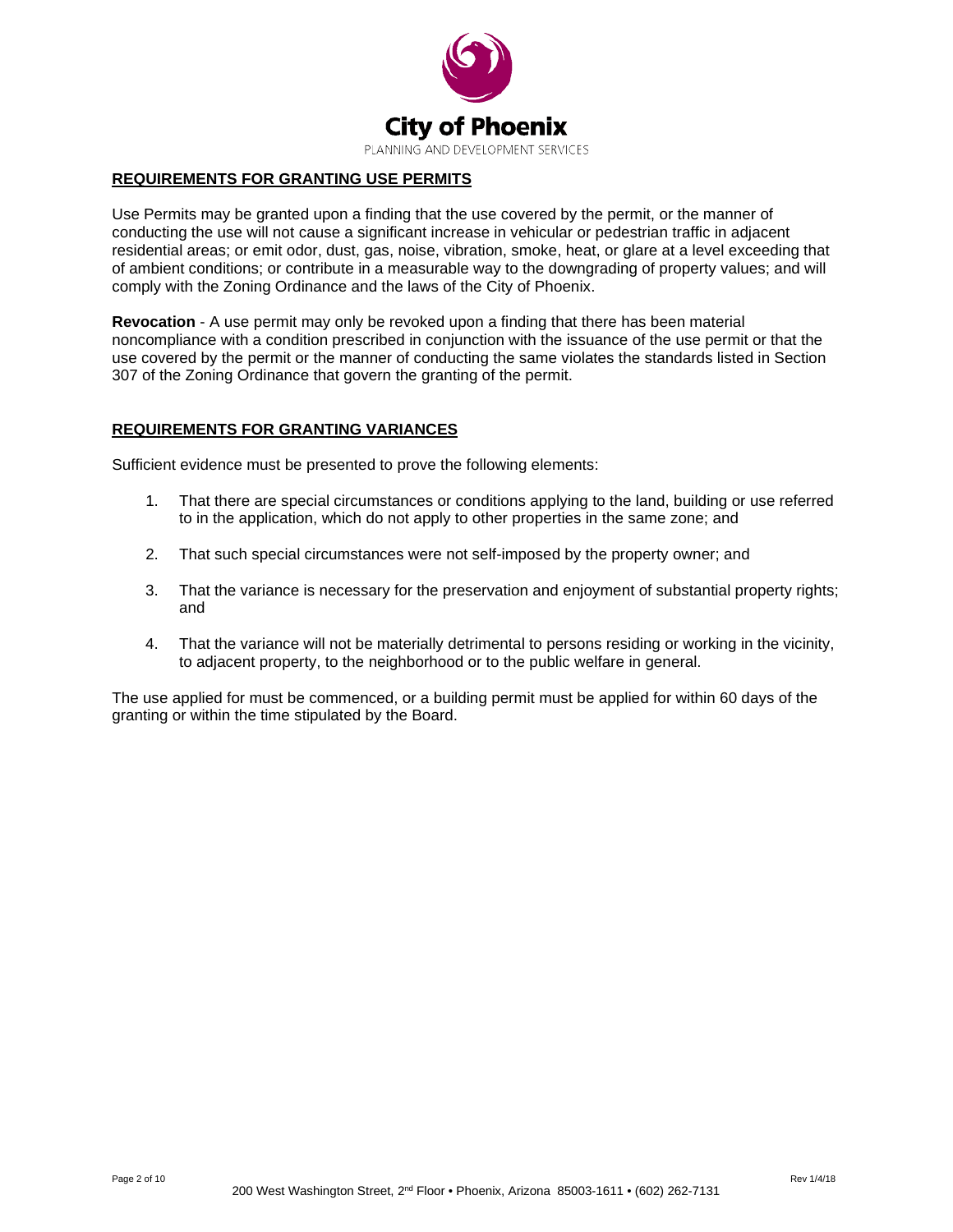### **RULES OF PROCEDURE OF THE BOARD OF ADJUSTMENT CITY OF PHOENIX, ARIZONA**

#### **I. ORGANIZATION**

#### **Officers**

The Board of Adjustment, organized as provided under the Zoning Ordinance of the City of Phoenix, shall elect a Chairman and Vice-Chairman at the December meeting, or when vacancies occur. The Chairman and Vice-Chair shall have all the rights, privileges and duties as all other members of the Board, including the ability to make motions and vote on all matters before the Board.

#### **Duties**

The Chairman, or when the Chair is vacant for any reason, the Vice-Chairman, shall preside at meetings, shall decide all points of order, and shall swear in witnesses and take evidence. The Vice-Chairman shall perform all customary duties of the Chairman whenever the Chairman relinquishes the Chair, or when the Chairman is absent.

#### **Secretary**

The Secretary of the Board shall be a member of the City Planning and Development Department staff assigned by the Zoning Administrator, shall be the custodian of the records maintained in the Planning and Development Department; shall attend to official correspondence and shall supervise the clerical work and technical preparations necessary to the disposition of appeals before the Board, as well as attend Board meetings.

#### **Legal Counsel**

The City Attorney or his designated representative shall be the legal counsel for the Board of Adjustment.

#### **II. MEETINGS**

#### **Regular**

Regular meetings of the Board shall be held on the first Thursday of each month at 12:00 noon.

Any regular meeting may be changed by a majority vote of the Board, if holidays or other events make it impractical to meet at the regularly scheduled time.

#### **Study Sessions**

If needed, the Board members may meet prior to the regularly scheduled meeting for the purpose of reviewing the items on that day's agenda or to discuss other educational or administrative matters.

#### **Special Meetings**

Special meetings for any purpose may be held by the Board on call of its Chairman, by notification to the Zoning Administrator with a copy to the Board Secretary.

#### **6:00 p.m. Closing Time**

All regular and special meetings shall end at or before 6:00 p.m., unless a majority of the Board members present and voting adopts a motion extending the meeting beyond 6:00 p.m.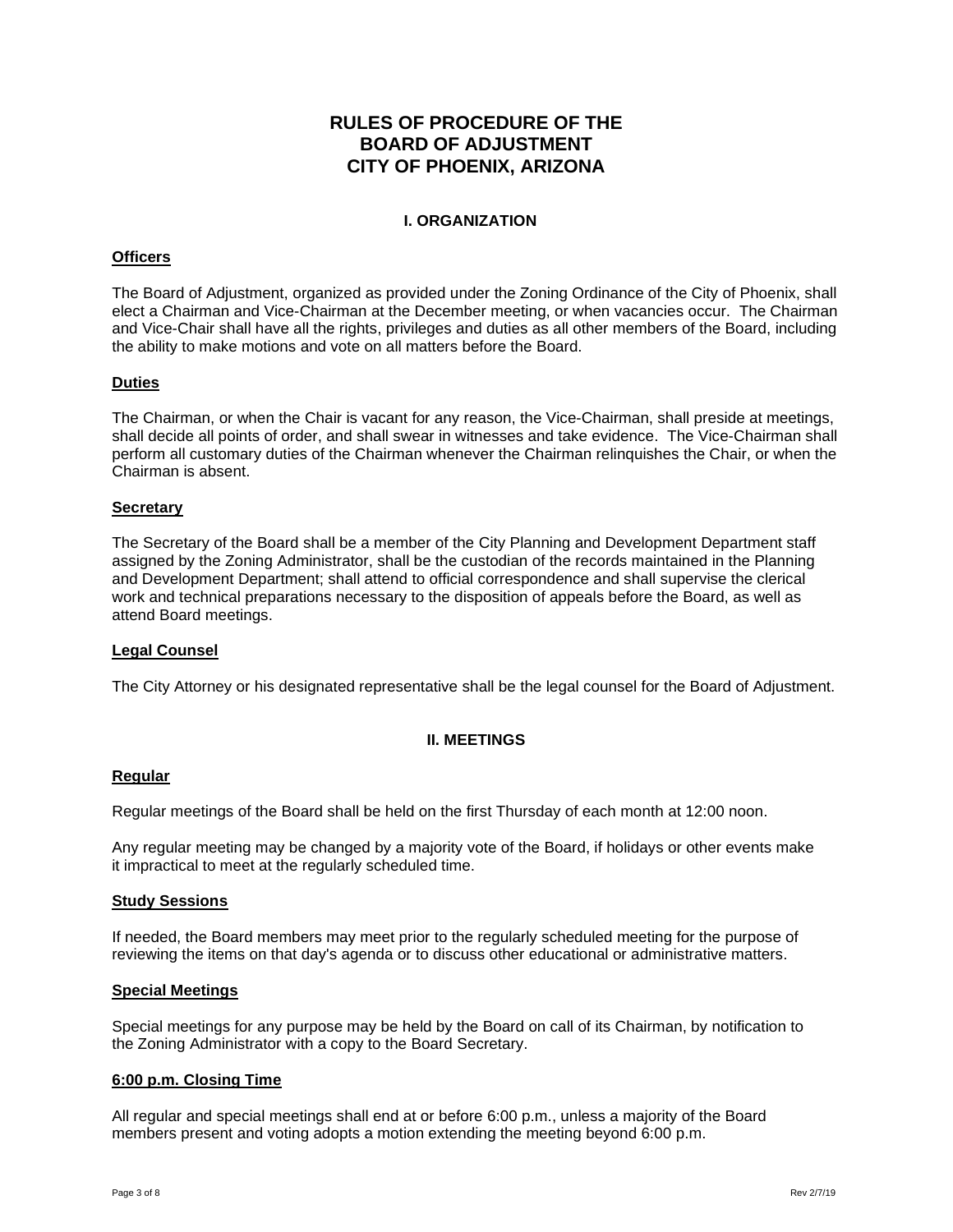#### **Quorum**

A quorum of the Board shall consist of four members.

#### **Agenda**

The Secretary shall prepare an agenda for each Board meeting, listing the matters of business in the following order:

**CALL TO ORDER** - recording of members and staff present and absent

#### **MOTIONS TO CHANGE THE ORDER OF BUSINESS**

**MINUTES** - submitted for approval, subject to changes as directed

**PUBLIC HEARINGS** - requests for continuances, withdrawals, reconsiderations and new hearing items

**OTHER BUSINESS** - business not part of a hearing

**ADJOURNMENT**

#### **III. OFFICIAL RECORDS**

The official records shall include these rules, the minutes of the Board, all findings, decisions, and other documents.

The minutes and copies of all appeals coming before the Board shall be filed in the City Planning and Development Department in accordance with that department's general file system. Original papers of all appeals shall be retained in the Planning and Development Department for a reasonable time.

Should it become necessary to release documents from the custody of the Planning and Development Department the same may be done with permission of the Zoning Administrator and concurrence of legal counsel for the Board of Adjustment.

All Board records shall be open to public inspection during working hours. Audio recordings of the proceedings are available for purchase from the Planning and Development Department three (3) business days following the hearing.

#### **IV. EVIDENCE; CONTINUANCES; WITHDRAWAL OF APPLICATIONS**

#### **Evidence**

Evidence, legal memoranda, or written statements supporting the approval or denial of an appeal shall be submitted through the Secretary to the Board.

- 1. The information must be received by the Planning and Development Department at least ten calendar days prior to the public hearing to allow the Board a week to review the materials. Such information may include, but is not limited to photographs, documents, maps, plats, reports, and other written material.
- 2. Any additional written material or legal memoranda submitted after the ten-day deadline shall require the consent of the majority of the Board members present at the hearing prior to distribution to the Board.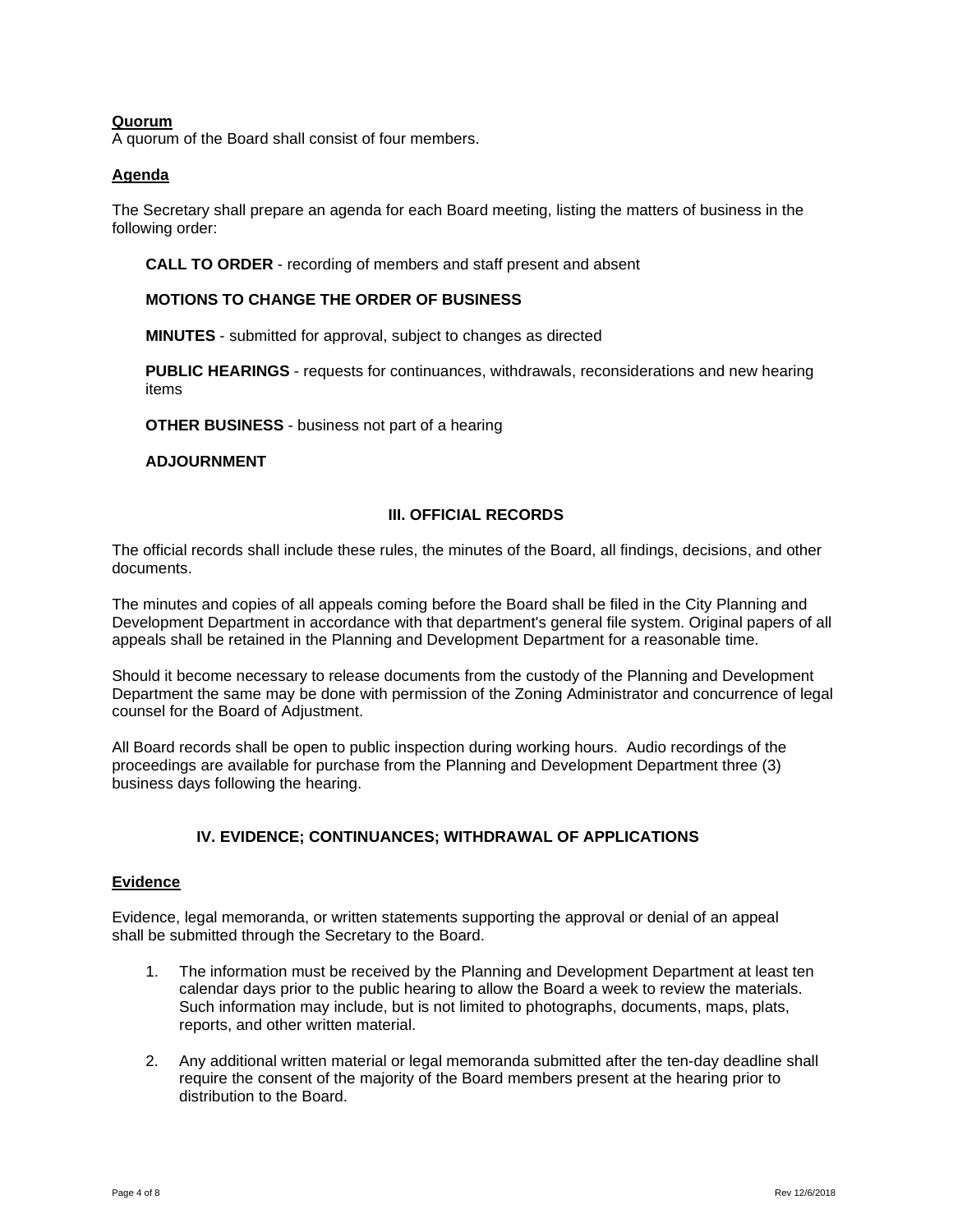#### **Continuances**

Requests for Continuances shall be processed as follows:

#### **a. Request for Continuance Received at least 15 days in Advance of Hearing**

If a request by the applicant, appellant or opposing group for continuance is received by the Zoning Administrator at least 15 days prior to the scheduled hearing date, and the property has not been posted, and the property is not in violation of the zoning ordinance, the property will not be posted, the Board will continue the case to a later agenda, and the applicant/appellant need not appear. The application will be retained on the agenda for which notice by publication has been given. For the purpose of this paragraph, "applicant" means the party listed as the applicant in the application on the current agenda (not the appellant). No more than one 30 day continuance per applicant, appellant or opposing group for a total two 30 days continuances will be granted under this section.

#### **b. Other Requests for Continuances**

All continuance requests not covered by the above paragraph will not be granted automatically, the property will be posted, and the Board will consider the request for the continuance and any objections at the scheduled hearing. The Board shall grant a continuance only when there is a finding of compelling reason. The Board may also continue a case on its own motion.

#### **Withdrawal of Applications**

An applicant for a variance, use permit, or Formal Interpretation may withdraw the application without Board approval at any time prior to the commencement of the hearing wherein evidence or argument on the merits of the appeal is presented to the Board. The appellant to a zoning adjustment application may withdraw the appeal without Board approval at any time prior to the commencement of the hearing wherein evidence or argument on the merits of the appeal is presented to the Board. Thereafter, any withdrawal of the application while the matter is before the Board shall require consent of the majority of the members present.

#### **V. HEARINGS AND DECISIONS**

#### **Public Hearings**

Hearings on all matters on which a decision of the Board is required by law shall be open to the public. The applicant may appear in his own behalf or be represented by counsel or persons authorized to represent the applicant.

#### **Procedure for Hearing**

#### **a. Zoning Administrator or His Representative**

The Zoning Administrator or his representative shall present the city position in the case of referred matters.

#### **b. Appeal by Applicant**

In cases in which the applicant has appealed to the Board, the Chairman shall first call upon the applicant to present his case and all evidence supporting his request.

The Chairman shall next call on those opposed to the granting of the application to present their arguments. The applicant shall then have the right of rebuttal to arguments presented by the opposition.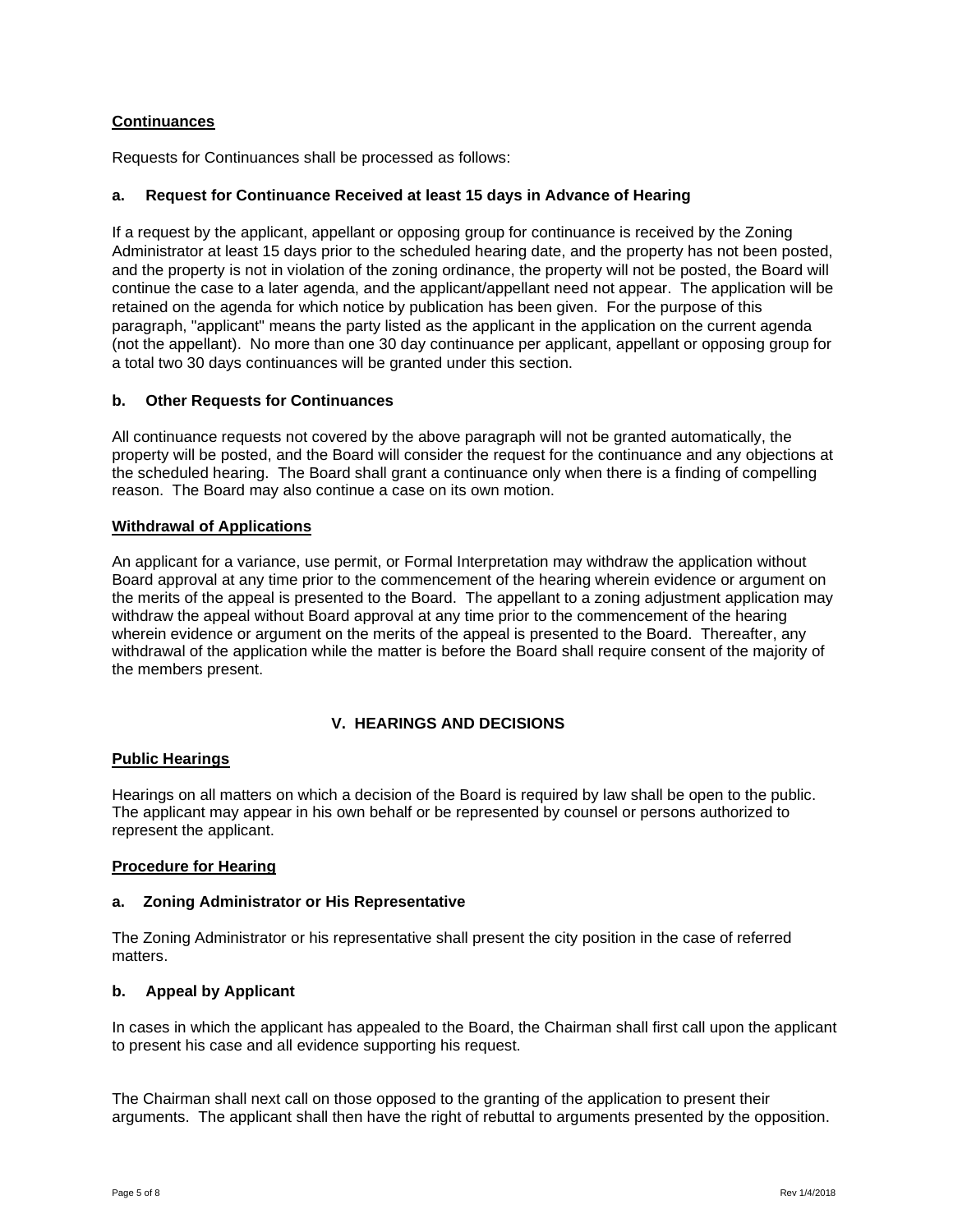#### **c. Appeal by Others**

In cases in which the appellant is someone other than the applicant, the Chairman shall first call upon the appellant to present his case and arguments and evidence supporting the appeal.

The Chairman shall next call on those favoring the granting of the application to present their arguments. The appellant shall then have the right of rebuttal to arguments presented by those in favor of the application.

#### **d. Arguments and Questions**

Each side shall proceed without interruption by the other and all arguments and pleadings shall be addressed to the Board. No argument between individuals will be permitted, but each side may, upon approval of the Chairman, ask witnesses for the opposing side questions relevant to the issues involved in the appeal.

During the hearing, Board members and members of the staff will be given an opportunity to ask questions and to make any appropriate comments pertinent to the application under consideration.

#### **e. Time Limits**

In the interest of maintaining a fair and efficient public hearing, the following time limits will be adhered to unless expanded by the Board:

- ♦ Ten minutes for the appellant's presentation; including all persons in support of the appellant's position
- ♦ Ten minutes for the opposition's views; including all persons in support of the opposition
- ♦ Five minutes for rebuttal and summation by the appellant.

Any maps, photographs, electronic presentation (written or electronic) or other documents which are used in a presentation must be left with the Secretary for 30 days (for use if the Board's decision is appealed).

If an applicant or appellant fails to appear for any appeal, in the Board's sole discretion, the Board may approve, deny, or continue the appeal to another hearing or may hear those persons appearing in response to the notice of hearing. The Board may approve or deny the request at such hearing despite the applicant/appellant's absence.

#### **Information to be Presented**

All supporting evidence for and against each appeal shall be presented to the assembled Board.

The parties shall be responsible for the presentation of all information supporting their position.

The Zoning Administrator, or his representative, shall be responsible for the presentation of findings of fact resulting from the prior zoning adjustment hearing and the position of the Planning and Development Department.

Members of the Board may direct any question to the appellant, the applicant, staff or any person speaking or may permit the staff to question an applicant or speakers in order to bring out all relevant facts, circumstances and conditions affecting the appeal.

#### **Decisions**

Upon conclusion of the presentations, the Board shall render its decision. Decisions on each type of appeal shall be by separate motion. A decision on more than one request within one type of appeal may be by single motion.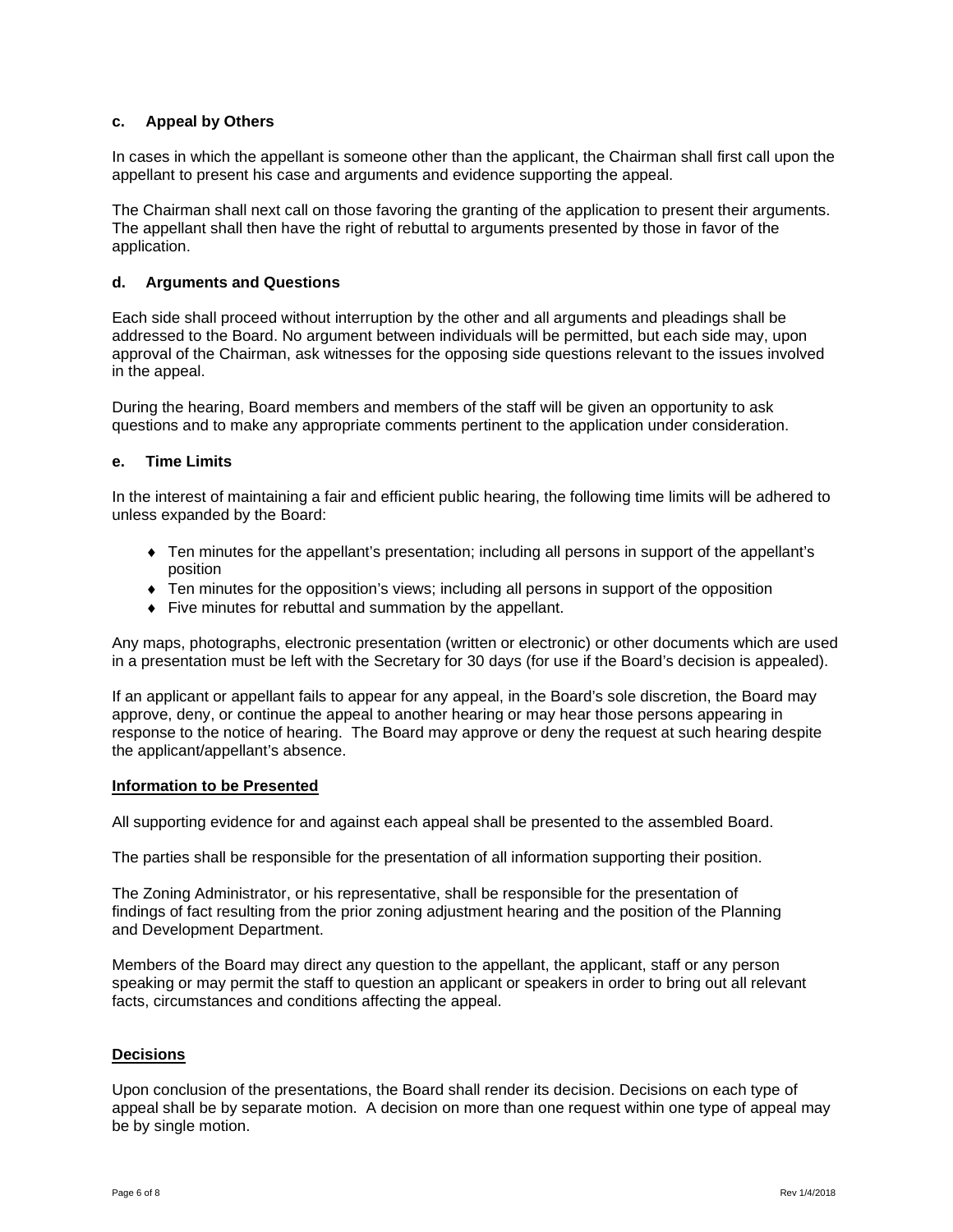The Board may reverse or affirm, wholly or partly, or modify the decision of the Hearing Officer appealed from, and make such order, requirement, decision, or determination as necessary. The Board may also defer action on any appeal whenever it concludes that additional evidence is needed or that alternate solutions need further study.

#### **Vote Required**

The concurring vote of a majority of members present and not otherwise disqualified shall be necessary to take any action provided that the number voting still constitutes a quorum. Members who are present and not otherwise disqualified must vote aye or nay on all properly made and seconded motions.

In the event of a tie vote, the Chair may entertain another motion.

#### **Disqualification**

#### **a. Conflict of Interest**

A member who has, or whose relative has, a substantial interest in the decision before the Board shall make known such interest in the official records of the Board and shall refrain from participating in any manner in such decision. Legal Counsel to the Board shall advise the Chairman on any potential conflict of interest disclosures made.

#### **b. Ex Parte Communications**

Board members shall not receive any oral communication or receive or review any written communication on applications which are pending before the Board, or which may later come before the Board. The Board may only consider testimony and other evidence presented in public hearings on the application, copies of the official file on the application and written communications furnished to the Board in accordance with the Zoning Ordinance and these Rules of Procedure. Any written communication on any application which is received by a Board member shall be immediately forwarded to the Secretary of the Board. A Board member who engages in oral communications or reviews written communications on an application, other than allowed as stated above, shall notify the Board's Legal Counsel who shall confirm on the record the existence of such conflict and that Board member shall be disqualified to participate in any manner of that application.

#### **Requests for Reconsideration**

Section 303.C.3 of the Zoning Ordinance provides that, "an appeal may be reheard only when there has been a manifest error affecting the Board's action."

The term "manifest error" is not defined in the Zoning Ordinance, but case law holds that "a clear or evident error" caused the decision in question.

A request for rehearing must clearly state the alleged manifest error made by the Board.

*Staff Procedure*: A motion to reconsider may be made only at the same or next regular meeting of the Board. On receipt of a properly filed request to reconsider an application, the secretary shall place the matter on the agenda under "Other Business," for consideration at the next regular meeting.

> Such requests received prior to a regular meeting but after the agenda has been distributed, shall be presented to the assembled Board by the Secretary, except that no request received less than 48 hours prior to the next regular meeting shall be considered by the Board.